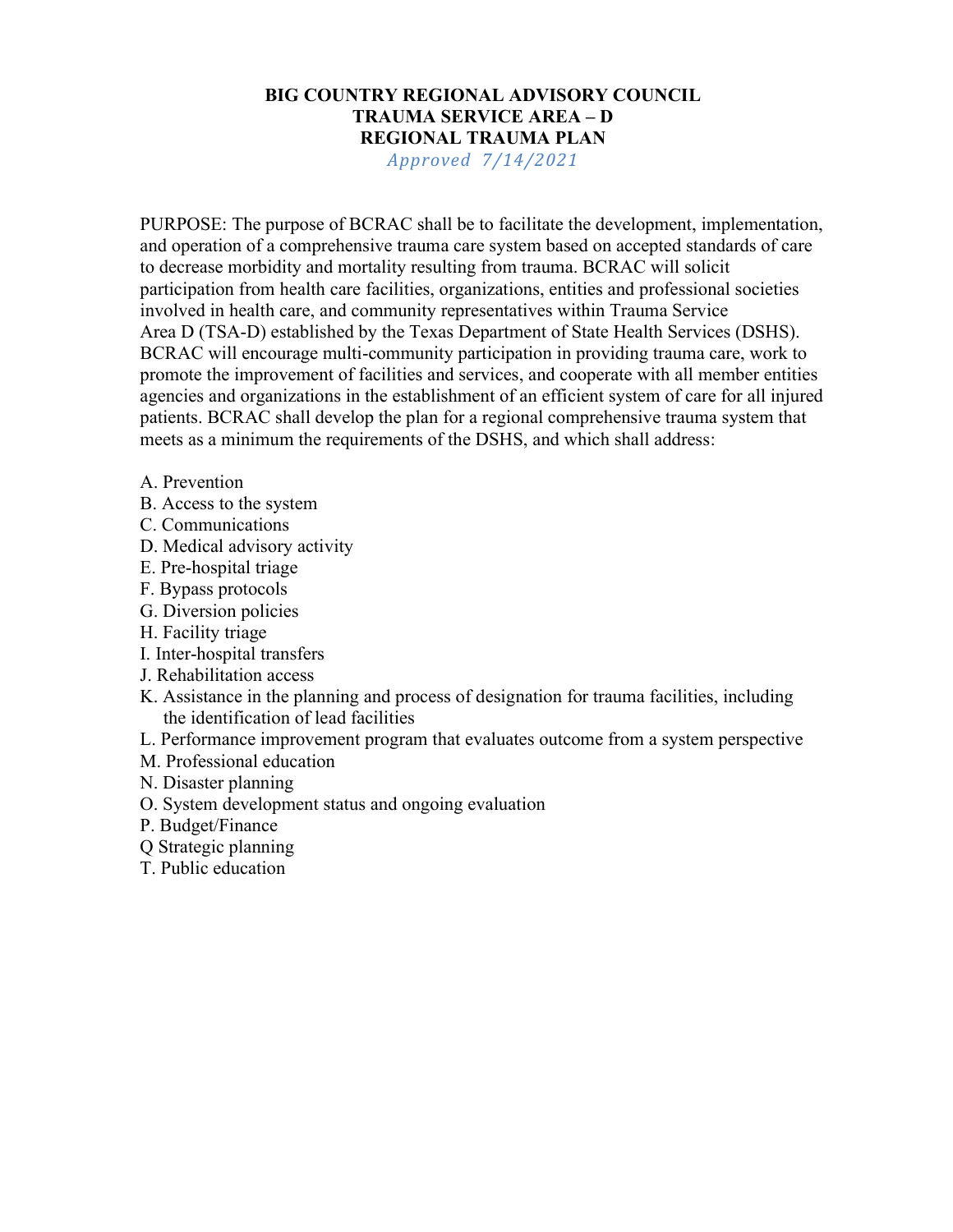### BIG COUNTRY REGIONAL ADVISORY COUNCIL  $TSA - D$

### EXECUTIVE COMMITTEE MEMBERS

### OFFICERS:

Grant Madden Chair Sweetwater FD Russel Thomas Vice-Chair Scurry County EMS Stephanie Lebowitz Secretary Rolling Plains Hos<br>
Marta Pagura Treasurer Abilene Air EVAC

Treasurer Abilene Air EVAC

### HOSPITAL REPRESENTATIVES:

| Lexie Feist     | <b>Brownwood Regional Hospital</b> |
|-----------------|------------------------------------|
| Sheila Kuelher  | Knox County Hospital               |
| Laura Pfeifer   | <b>Eastland County Hospital</b>    |
| Kylee Singleton | <b>Stephens County Hospital</b>    |
| April Songer    | Hendrick Hospital                  |

## EMS REPRESENTATIVES:

| Steven Hobbs  | AirMethods               |
|---------------|--------------------------|
| Erik Burleson | Eastland EMS             |
| David Allman  | <b>Taylor County EMS</b> |
| Vacant        |                          |

### FIRST RESPONDER REPRESENTATIVE:

Jonathan Galinak Eula VFD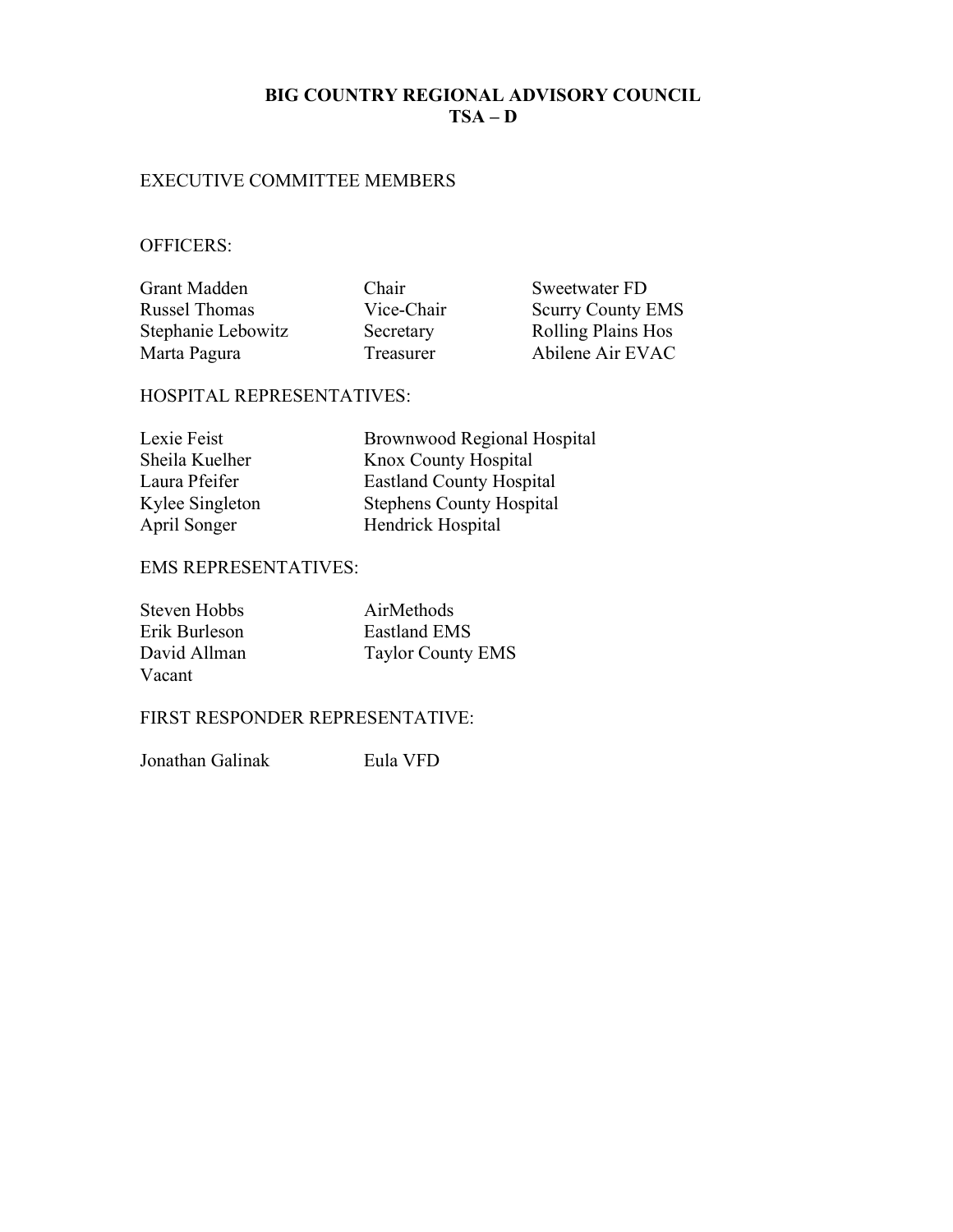# TSA D - EMS SERVICES

#### Citizens EMS

Counties Serviced: Callahan 815 South 2nd Street, Clyde, 79510 EMS Director: Kellie Batangan Email: cems.batangan@gmail.com Phone # 8179154581 Fax #3258934127 RAC Rep: Kellie Batangan

### City of Cross Plains DBA Cross Plains Emergency Medical Service

Counties Serviced: Callahan, Brown, Eastland, Coleman 116 NW 2nd Street, Cross Plains, 76443 EMS Director: Susan Schaefer Email: susan.schaefer49@gmail.com Phone # 3256653553 Fax #2547254080 RAC Rep: GEORGE MATHEWS

#### City of Ranger FD-Ems

Counties Serviced: Eastland 500 Loop 254 East, Ranger, 76470 EMS Director: Darrell Fox Email: firechief@rangertx.gov Phone # 254-210-3026 Fax #254- 647-3398 RAC Rep: Darrell Fox

#### Comanche County EMS

Counties Serviced: 210 SA. Houston St., Comanche, 76442 EMS Director: Steven Sanford Email: ssanford@comanchecmc.com Phone # 325 356 9110 Fax #325 356 3919 RAC Rep: Steven Sanford

#### Eastland EMS

Counties Serviced: Eastland 304 S. Daugherty, Eastland, 76448 EMS Director: Gene Wright Email: gene.wright@emhd.org Phone # 254-631-5261 Fax #254- 629-3212 RAC Rep: Gene Wright

#### Eula Volunteer Fire Department

Counties Serviced: Callahan 9070 Farm To Market Road 603, Clyde, 79510 EMS Director: Kellie Batangan Email: cems.batangan@gmail.com Phone # 325-893-5754 Fax #325- 893-4127 RAC Rep: Jonathan Roy Galinak

### Fisher County Hospital District EMS

Counties Serviced: Fisher County 774 St Hwy 70 N, Rotan, 79546 EMS Director: Andy Daughtry Email: adaughtry@fishercountyhospital.com Phone # 325-735-2256 ext 281 Fax #325-735-3070 RAC Rep: Andy Daughtry

### Haskell County Ambulance Service, Inc.

Counties Serviced: Haskell 1300 S 1st, Haskell, 79521 EMS Director: Kara Pierce Email: haskellems@gmail.com Phone # 940-864-3945 Fax #940- 864-2575 RAC Rep: Kara Pierce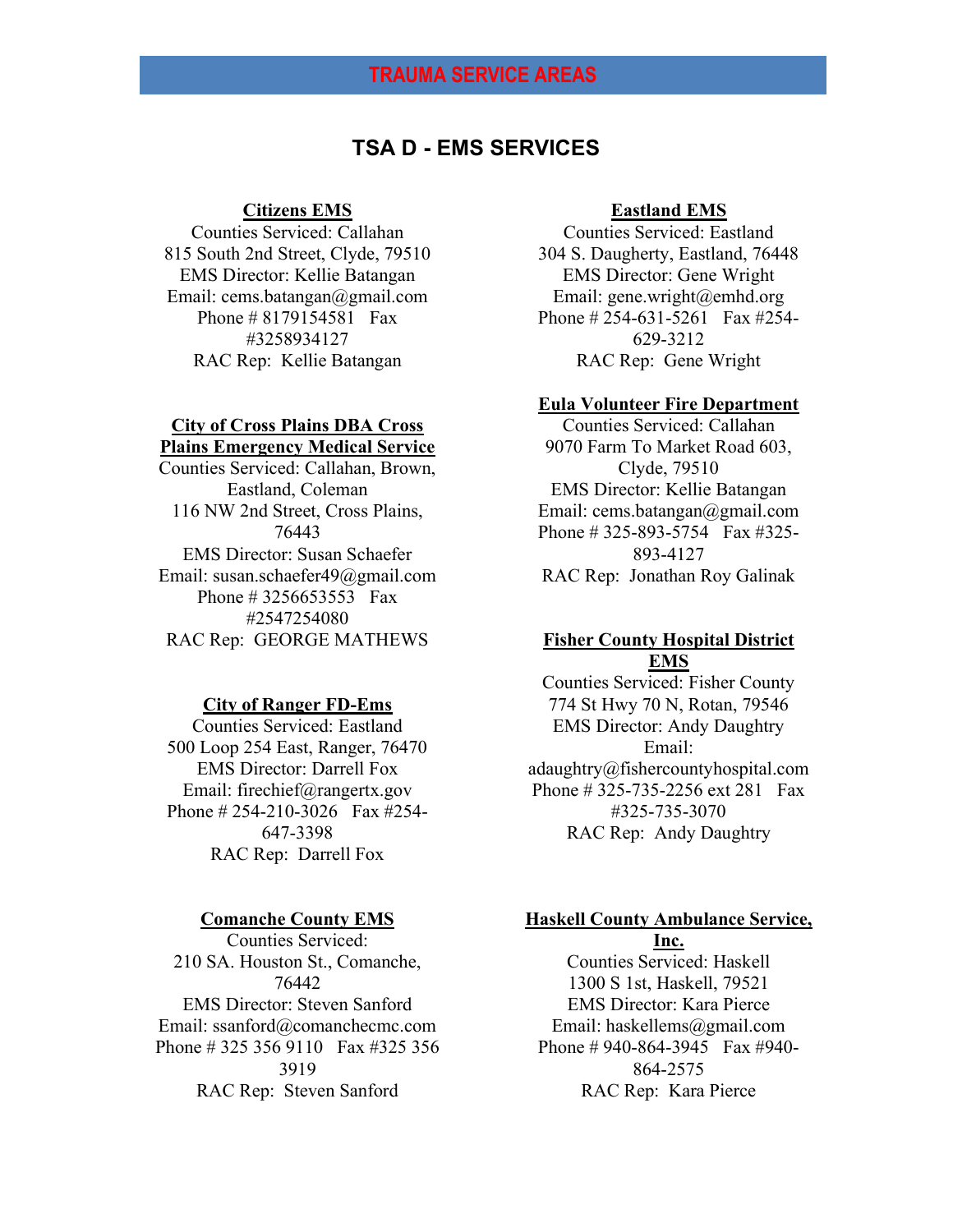### Heart of Texas EMS Coleman Texas

Counties Serviced: Coleman 313 W. Elm Street, Coleman, 76834 EMS Director: Jennifer Trowbridge Email: jltrowbridge@heartoftexasems.com Phone # 855-541-0210 Fax #325- 641-2542 RAC Rep: Brandon Phillips

#### Knox EMS

Counties Serviced: Knox, Baylor, Haskell, King, foard 701 SE 5th, Knox City, 79529 EMS Director: Stephen Keuhler Email: knoxhospital@srccacess.net Phone # 940-657-3535 Fax #940- 657-1313 RAC Rep: Crystal Nolan

### Merkel EMS

Counties Serviced: Taylor 104 Lamar, Merkel, 79536 EMS Director: Pam Orsborn Email: porsborn@taylortel.net Phone # 325-668-3216 Fax #325- 928-3113 RAC Rep: Pam Orsborn

#### MetroCare Services Abilene-L.P.

Counties Serviced: Taylor, Callahan, Jones, Shackelford 4550 S. 3rd, Abilene, 79605 EMS Director: Michael Broadus Email: michael.broadus@amr.net Phone # 325-691-8906 Fax #325- 690-0625 RAC Rep: Michael Broadus

#### Mitchell County EMS

Counties Serviced: MITCHELL 1602 Chestnut, Colorado City, 79512 EMS Director: Jason Gruben Email: jgruben@mitchellcountyhospital.com Phone # 325-728-3483 Fax #325- 728-9153 RAC Rep: Jason Gruben

#### **Native Air of Texas**

Counties Serviced: Scurry, Nolan, Kent, Stonewall, Fisher, Mitchell, Howard, Bordan 5305 Etgen Blvd, Snyder, 79549 EMS Director: Shawn Salter Email: shawn.salter@airmethods.com Phone # 325-573-2333 Fax #325- 573-2365 RAC Rep: Steven Hobbs

### North Runnels Hospital EMS

Counties Serviced: Runnels 7821 Hwy 153, Winters, 79567 EMS Director: Bobbie L. Collom Email: bcollom@aol.com Phone # 325-977-7379 Fax #325- 754-3022 RAC Rep: Bobbie Collom

### Possum Kingdom Westlake Volunteer EMS

Counties Serviced: Stephens, Palo Pinto 4809 Green Acres Road, Graham, 76450 EMS Director: Foster Simmons Email: foster76450@yahoo.com Phone # 940-549-82310 Fax # RAC Rep: Foster Simmons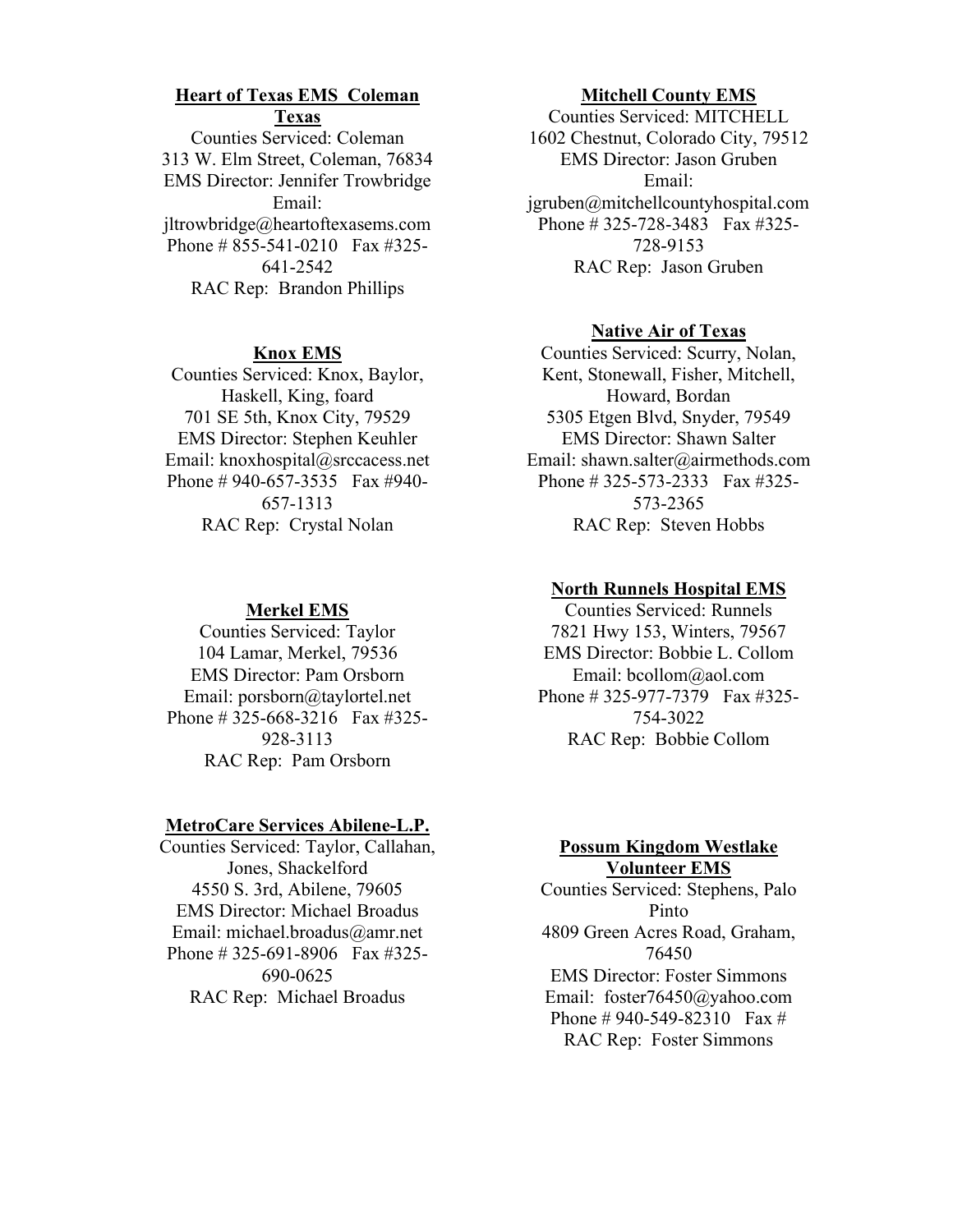#### Scurry County EMS

Counties Serviced: Scurry 3902 College Ave., Snyder, 79549 EMS Director: Jason Tyler Email: jason.tyler@co.scurry.tx.us Phone # 325-573-1912 Fax #325- 573-0533 RAC Rep: Russel Thomas

#### Shackelford County EMS

Counties Serviced: Shackelford 840 Gregg St., Albany, 76430 EMS Director: Mary Quintero Email: maryjquintero22@yahoo.com Phone # 3257623313 Fax #3257622342 RAC Rep: Mary Quintero

### Stamford EMS, Inc.

Counties Serviced: Jones, Haskell, Shackelford, Throckmorton, Stonewall 301 E. Hamilton, Stamford, 79553 EMS Director: Philip Smith Email: sems682@gmail.com Phone # 325-338-3871 Fax #325- 773-2970 RAC Rep: Philip Smith

#### Stephens County EMS

Counties Serviced: Stephens 200 South Geneva, Breckenridge, 76424 EMS Director: Stephenie Walker Email: stephenie.walker@smhtx.com Phone # 254-559-2241 ext 340 Fax #254-559-9000 RAC Rep: Stephenie Walker

#### Sweetwater Fire Department

Counties Serviced: Nolan 900 E. Broadway, Sweetwater, 79556 EMS Director: Grant Madden Email: gmadden@coswtr.org Phone # 325-235-4304 Fax #325- 933-6578 RAC Rep: Grant Madden

#### Taylor County EMS

Counties Serviced: Taylor County 1458 County Road 314, Abilene, 79606 EMS Director: David Allman Email: david.allman@taylorcountyems.com Phone # 325-733-7098 Fax #888- 317-8101 RAC Rep: David Allman

#### Throckmorton County EMS

Counties Serviced: Throckmorton 802 North Minter, Throckmorton, 76483 EMS Director: Tina Hantz Email: hantztina@windstream.net Phone # 940-849-2151 Fax #940- 849-7141 RAC Rep: Tina Hantz

#### Tri City EMS, Inc

Counties Serviced: Palo Pinto 111 E. Crockett, Gordon, 76453 EMS Director: Milo Moffit Email: milomoffit382@yahoo.com Phone # 817-304-3725 Fax #254- 693-5596 RAC Rep: Milo Moffit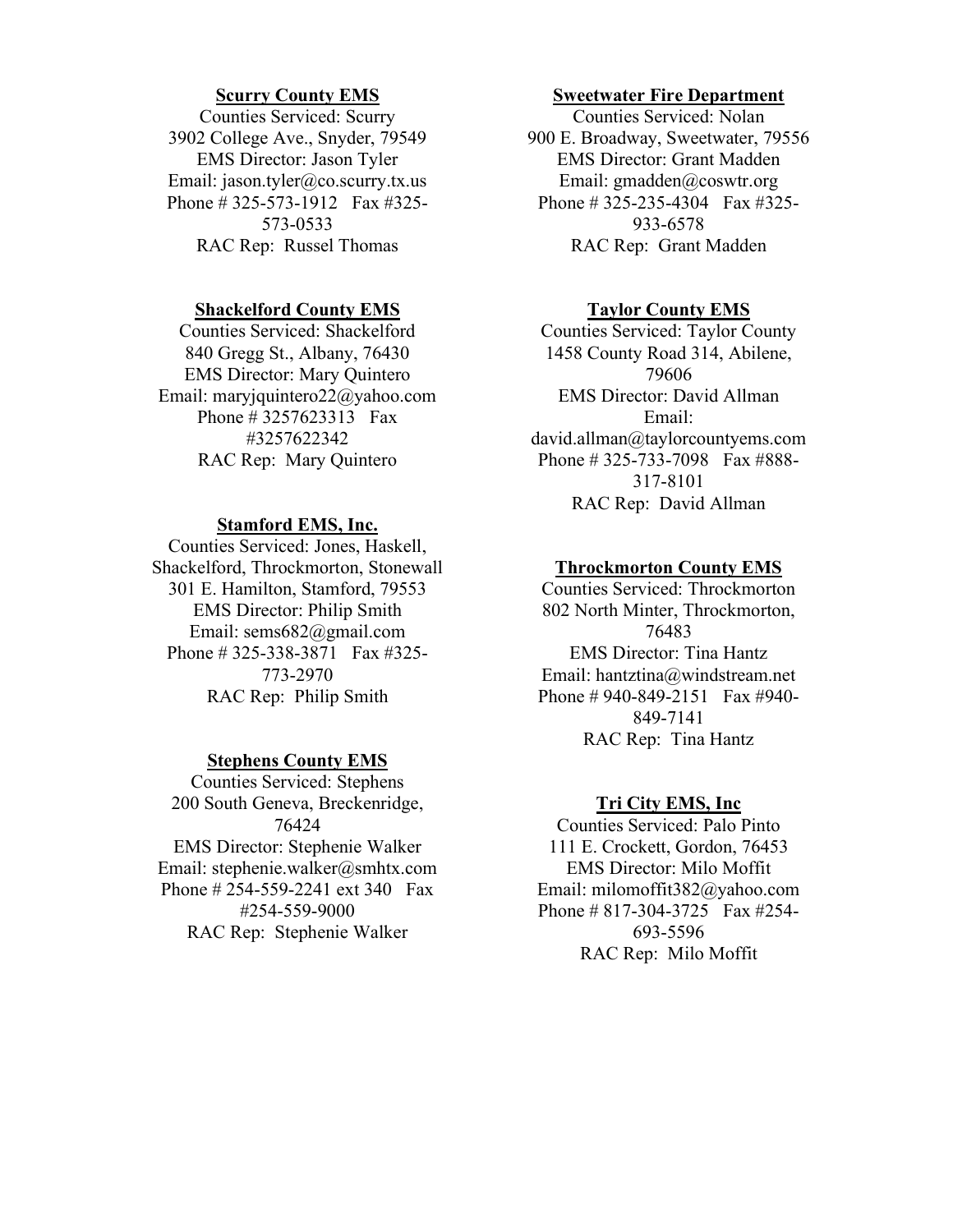## TRAUMA SERVICE AREA-D REGIONAL TRAUMA PLAN

## TRAUMA SERVICE AREA-D PARTICIPATION REQUIREMENTS AND HISTORY

The first meeting of Trauma Service Area-D was held in 1992 between Abilene Regional Medical Center and Hendrick Health Systems. All entities throughout the region were contacted including EMS agencies, hospitals and physicians. Representatives from Abilene Regional Medical Center and Hendrick Health Systems visited each facility within the TSA-D region. At this time administration and medical staff were encouraged to seek Trauma designation and to participate in their designated Regional Advisory Council.

Based upon the decision of the Texas Department of State Health Services, Trauma Service Area-D includes the following counties:

- Brown
- Callahan
- Coleman
- Eastland
- Fisher
- Haskell
- Jones
- Knox
- Nolan
- Shackelford
- Stephens
- Stonewall
- Taylor
- Throckmorton

The Big County Regional Advisory Council encourages each involved entity to be accountable for participation in order to remain in compliance with the standards set forth by the Texas Department of State Health Services. Active participation is required to have an effective and efficient region-wide trauma system.

Regional Advisory Council meeting notices are emailed and posted on the RAC webpage (www.bigcountryrac.org) 7 to 10 days prior to scheduled meetings.

By-laws have been incorporated and a membership list made. Most of the hospitals and EMS services have been and continue to be active participants in the Big Country Regional Advisory Council. The current requirements to be considered active and in good standing with Big Country Regional Advisory Council are as follows:

• Attendance at seventy-five (75%) percent of the regularly scheduled General Assembly meetings each fiscal year.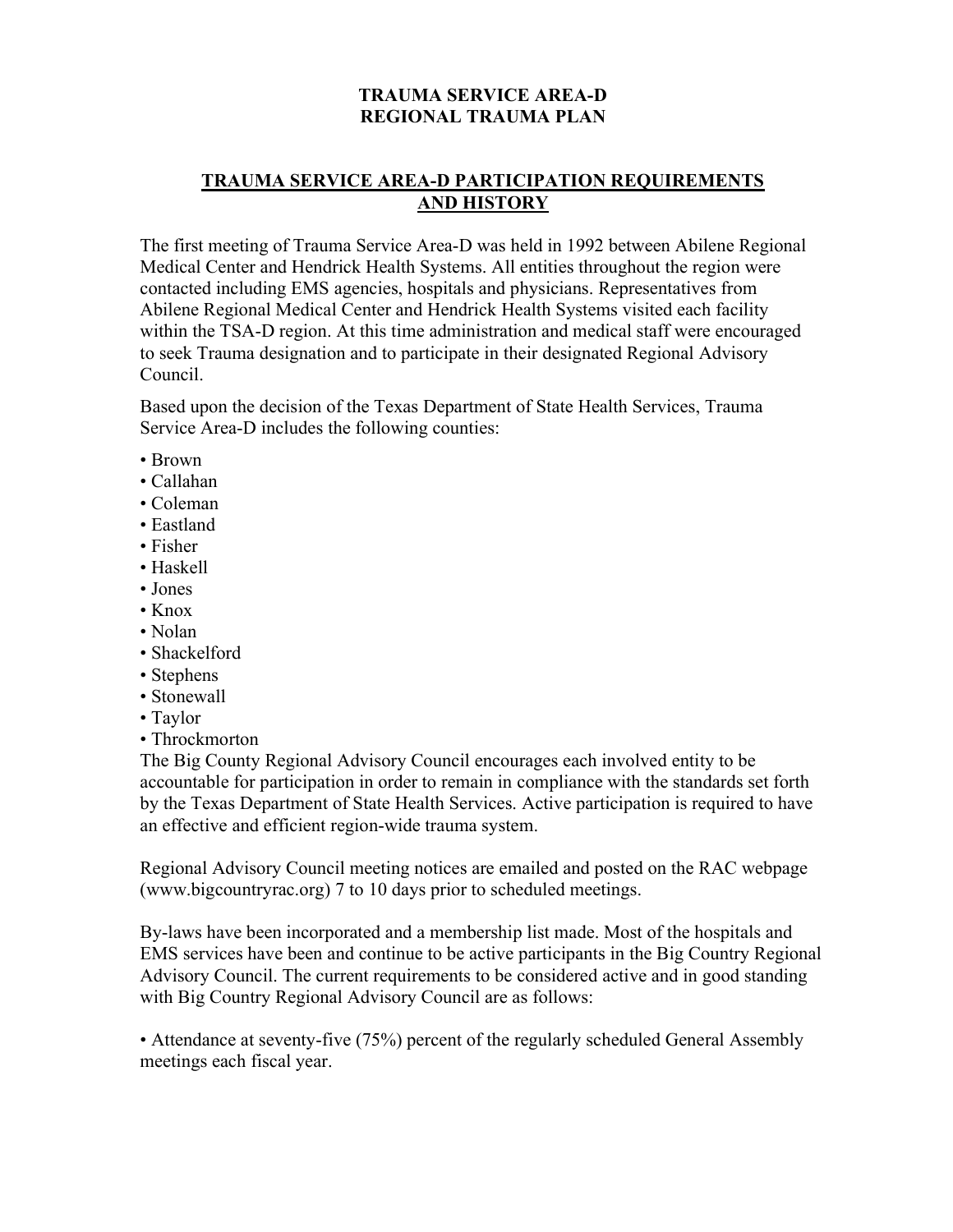• Participation at the committee level in at least fifty (50%) percent of the regularly scheduled committee meetings of at least one (1) standing committee per fiscal year.

• Completion of the annual protocol affidavit to include bypass and diversion protocols.

• Completion of annual needs assessment form whether or not needs are contemplated for the fiscal year. E. Participation, as requested, in the BCRAC SQIC process.

• Submit all receipts and paperwork associated with funding to the Treasurer by the date set by the Treasurer in each funding cycle.

• Payment of all assessed dues by December 1st of each year.

• Participation in the Texas EMS Trauma Registry System, inclusive of hospitals and EMS providers, as defined by Texas Department of State Health Services.

• BCRAC participation will be recorded and kept by the Secretary, and will be based upon the State of Texas' fiscal year September 1 through August 31.

• Participation on EMSystem which is to be updated daily by the lead facilities, Hendrick Medical Center and Abilene Regional Medical Center. All other First

Responders, EMS Services, and hospitals will update at least weekly, or as requested by RAC-D or EMSystem requirements.

Meeting rosters are kept. These rosters serve as the identifiable means of tracking each entities compliance with the Regional Advisory Council guidelines. Attendance records are maintained by the secretary. These sign-in rosters are mailed to the State.

Hospitals and EMS agencies within Trauma Service Area-D are encouraged and invited to participate with the Big Country Regional Advisory Council. Executive members are available to assist with designation and the re-designation process of trauma facilities as needed.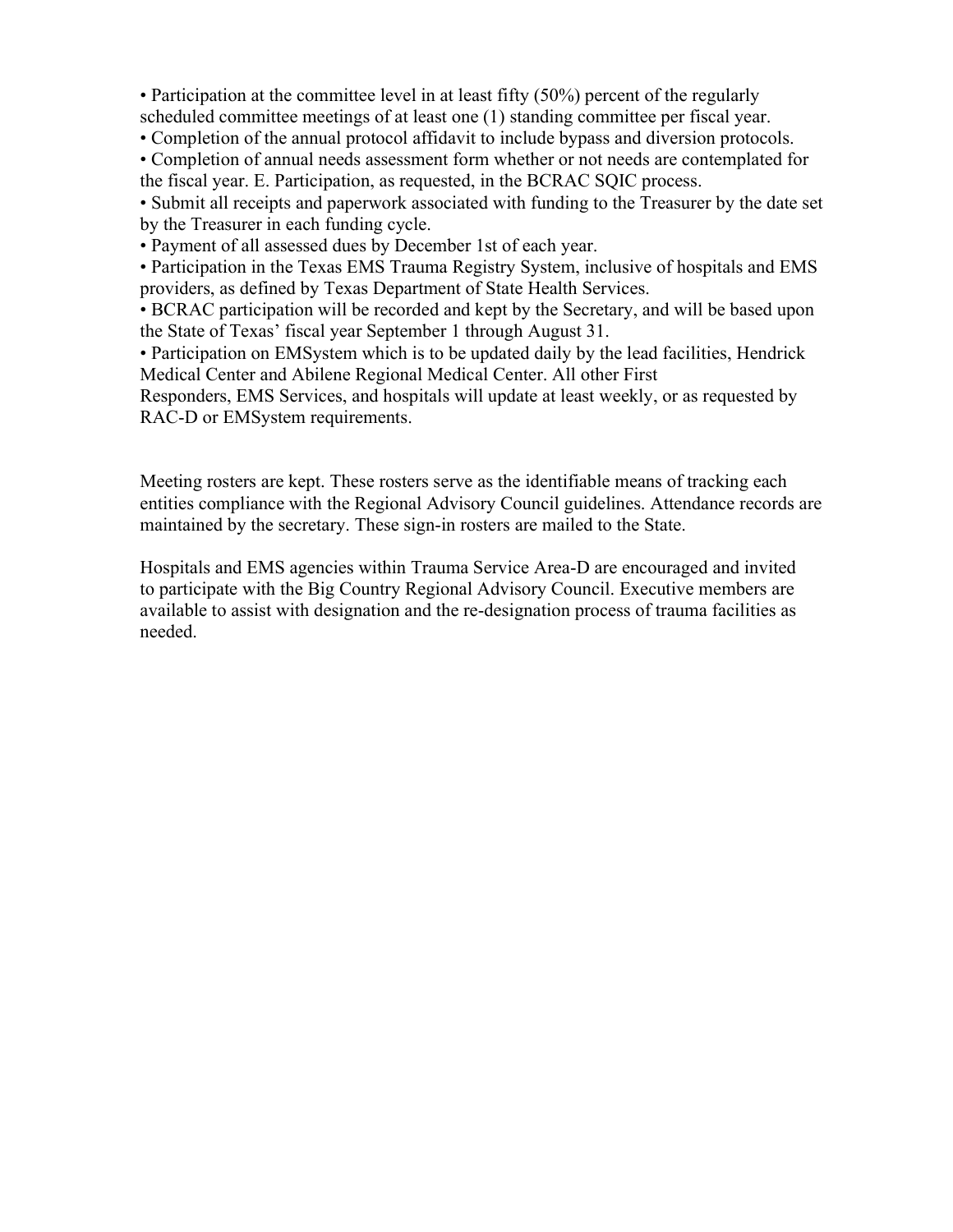## TRAUMA SERVICE AREA – D REGIONAL ADVISORY COUNCIL

## PRE-HOSPITAL TRIAGE AND TRANSPORT

### INTRODUCTION

A trauma patient can be identified as a patient experiencing a severe injury which involves a single or multiple organ system. A trauma patient is an individual who experiences external blunt or a penetrating force that damages any anatomical structure causing and immediate threat to life or limb.

### GOAL

Trauma patients who are medically unstable, or have multiple and/or severe injuries will be quickly identified and transported to a trauma designated hospital. Triage, transfer, bypass and diversion protocols are basic guidelines and standards for Trauma Service Area-D members. Big Country Regional Advisory Council members are encouraged to adopt these protocols and utilize them both for the regional plan and individualized entity protocols.

Triage, transfer, by-pass and diversion are terms that refer to the movement of patients according to their medical need.

Triage: Identify the trauma patients and determine their immediate need to preserve life and/or limb.

Transfer: Movement of a patient from one hospital to another based on the patients medical need.

Bypass: Movement of a trauma patient from the scene to a specific hospital not necessarily the nearest hospital based on the patient's medical need.

Diversion: Movement of a trauma patient from the scene to an alternative hospital capable of providing the most appropriate care due to the inability of the nearest hospital to provide such care.

A Trauma patient may be defined as a patient who presents with the following criteria:

- 1. Glasgow Coma Score less than or equal to 13.
- 2. Revised Trauma Score less than or equal to 11.
- 3. Clinical presentation of:
	- a. Laryngeal or tracheal deviation
	- b. Pneumothorax
	- c. Hemothorax
	- d. Flail chest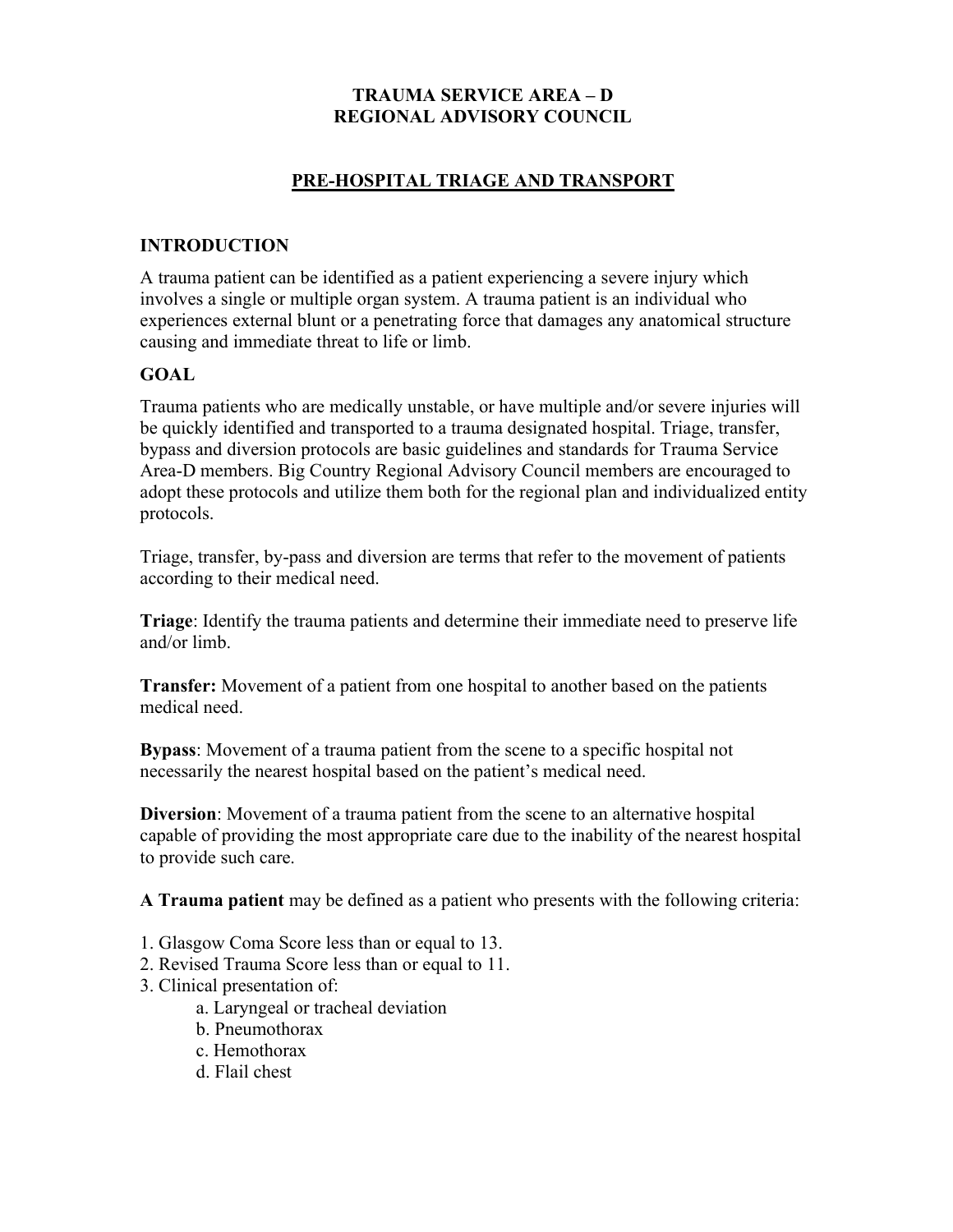- e. Open chest wound
- f. Cardiac injury
- g. Pelvic fracture
- h. Long bone fracture
- 4. Suspected spinal cord injury.
- 5. Penetrating injury to head, neck, chest abdomen of groin.
- 6. Evidence of blunt trauma
	- a. Fall from 20 feet or more
	- b. MVC with victim ejected
	- c. Pedestrian hit by motor vehicle
- 7. Injury to extremity with compromised circulation.
- 8. Total or partial amputation of extremity above the digits.
- 9. Crush injury with numbness or severe pain.
- 10. Paresthesia or total loss of movement.
- 11. Potential for disruption of organ systems.

Decision Criteria:

In the event of trauma, accurate and expedient patient assessment by the first EMS providers to the scene is the key to appropriate trauma patient care. A Triage Decision Scheme has been developed to assist EMS with appropriate patient transport and destination. After patient assessment and vital signs EMS medical control is consulted in regards to remaining questions of patient disposition and treatment. Major trauma patients are then classified as either "critical" or "urgent". The Triage algorithm is then followed to transport the patient to the most appropriate facility.

Critical patients are hemodynamic or neurologically unstable, as well as anatomical injury patterns that place them at significant risk. Urgent patients are those that are evaluated for mechanisms of injury, high energy impact, and age or disease specific history.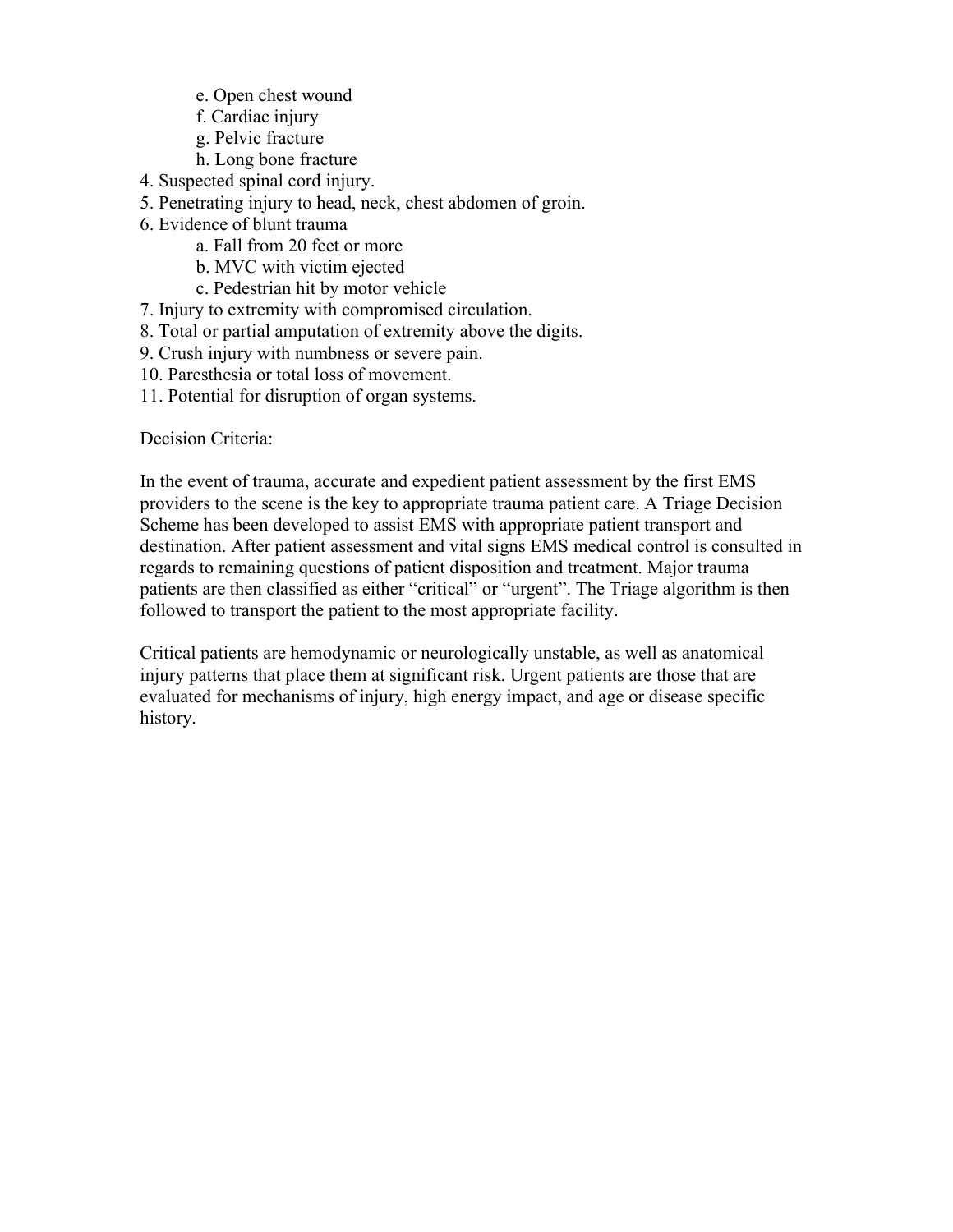# FACILITY TRIAGE CRITERIA

### Purpose

The purposes of the Regional Triage/Transfer Decision Scheme are:

- 1. to categorize patients for determination of facility transport and/or transfer
- 2. to specify facility action plans for transfer of patients
- 3. to include pediatric and bun criteria for patient transport and/or transfer

Description of Triage/Transfer Decision Scheme

The Triage/Transfer Decision Scheme was developed by the Bypass/Diversion Committee. This scheme is to serve as a model for BCRAC to incorporate trauma designated hospitals Levels I-IV. The Triage Decision Scheme is an algorithm approach to differentiating patient categories as well as a mechanism for activation of facility Trauma Team Alerts.

Patient Categories – The Triage/Transfer Decision Scheme defines patient categories as critical and urgent.

Critical patients meeting criteria of instability hemodynamicly and neurological functions, as well as specific anatomical injuries that places the patient at a high suspicion for significant risk.

Urgent categorized patients are those who are evaluated for evidence of mechanism of injury, high energy impact, and/or age and disease specific history.

## Facility Triage Action Plan

The facility triage action plan is included within the Triage/Transfer Decision Scheme to assist facilities in determining where a trauma patient should be transferred. It includes the facilities that should admit the trauma patients, the facilities that should stabilize and transfer the patients, and defines the level of destination needed for facilities to receive the transfer. Guidelines for aeromedical transport are included within this to assist facilities in assuring that "the right patient, gets the right facility, in the right amount of time."

## FACILITY TRIAGE CRITERIA FOR TRANSFERS

1. The transfer of a patient may not be based on discrimination of race, religion, national origin, age, sex, physical condition of economic status.

2. Hospital administrators may negotiate and execute patient transfer agreements with other hospitals in order to facilitate the transfer of patients.

3. When a patient arrives at a hospital seeking medical treatment the patient must be evaluated by a Physician within 30 minutes of the patients' arrival.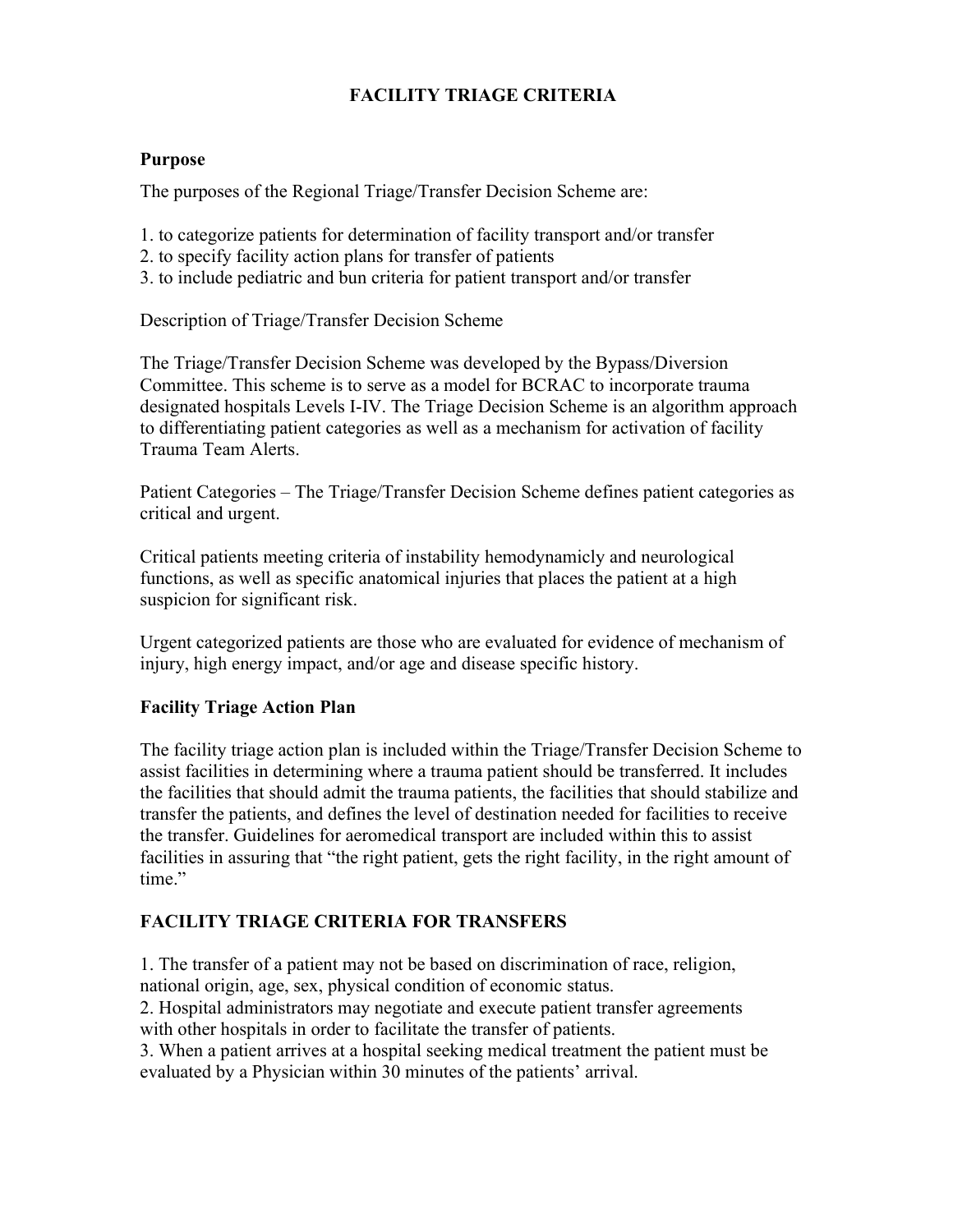4. The provider on call for the Emergency Department will determine and order life support measures that are medically appropriate to stabilize the patient prior to transfer and to sustain the patient during transfer.

5. The transferring physician shall secure a receiving physician and hospital that will meet the patients' medical needs.

6. The receiving hospital will accept the patient for medical treatment and hospital care.

The transfer of patients' may occur routinely or as part of a regionalized plan for obtaining optimal care of patients at a more appropriate or specialized facility.

1. Every patient will be evaluated and a level of care will be determined. If the receiving hospital is unable to provide the patient's medical needs, the patient will be transferred.

2. All efforts within Trauma Service Area-D will be made to see that patients are transferred to trauma designated facilities.

3. All patients will be transferred to a higher level of care.

4. The patient or responsible party has the right to request a physician or hospital of their choice.

5. In the case of a regional disaster, each area will assess their damage ability to provide care. Triage and transfer will be done according to the regional disaster plan.

6. If a patient's condition requires a transfer to a higher level of care, all efforts will be made to accomplish this within 2 hours of the patients arrival at the receiving hospital.

# INTER-FACILITY TRANSFERS

Trauma patients requiring specialized treatment or specialized care are identified via the Triage/Transfer Decision Scheme. Transfer to an appropriate facility is based on this criterion.

Written transfer agreements are available to the major tertiary care facilities within the region. These agreements may be broad in nature or specific, i.e. burn or pediatric.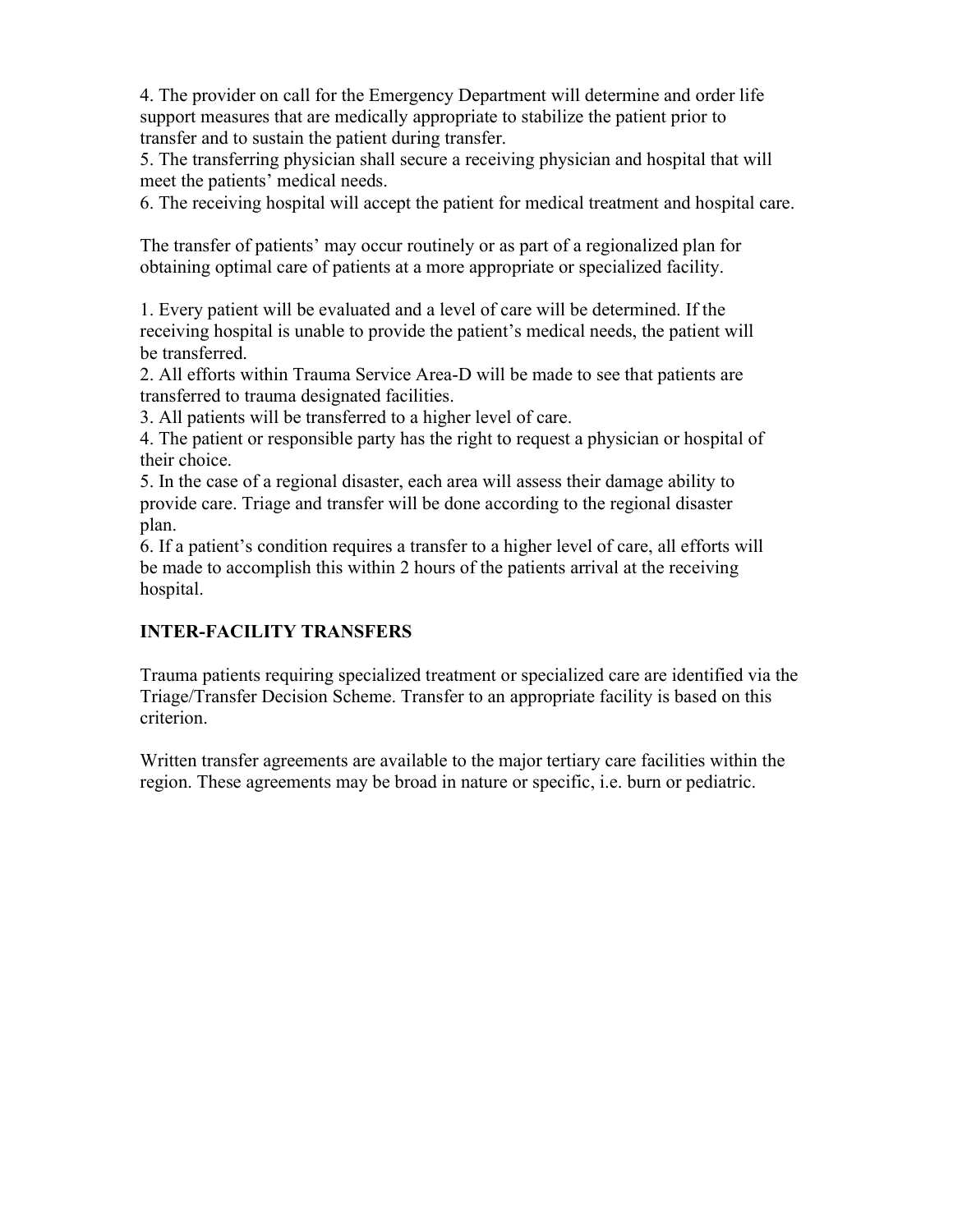## TRAUMA SERVICE AREA-D REGIONAL TRAUM PLAN

## FACILITY TRIAGE CRITERIA AND INTER-HOSPITAL **TRANSFERS**

### PROTOCOL FOR TRANSFER

1. Obtain order from the physician for transfer.

2. Obtain hospital acceptance from receiving hospital.

3. Complete Memorandum of Transfer (MOT)

4. Complete the Patient Request/Refusal/Consent for transfer form, this form must be signed by the patient or responsible party.

5. The transferring physician must complete a Physician Assessment and Certification Form.

6. The carbon copy of the MOT, consent for transfer form and a copy of the Physician assessment and certification form is kept by the transferring hospital.

7. The original MOT, a copy of the consent to transfer form and Physician assessment and certification form along with copies of all lab work, x-ray's, medication administration records and any other pertinent patient information is sent to the receiving hospital.

8. If the transferring physician is not available at the time of transfer, and if the patient has been evaluated by the transferring physician, the RN in charge of the patient may sign the MOT as a verbal or telephone order.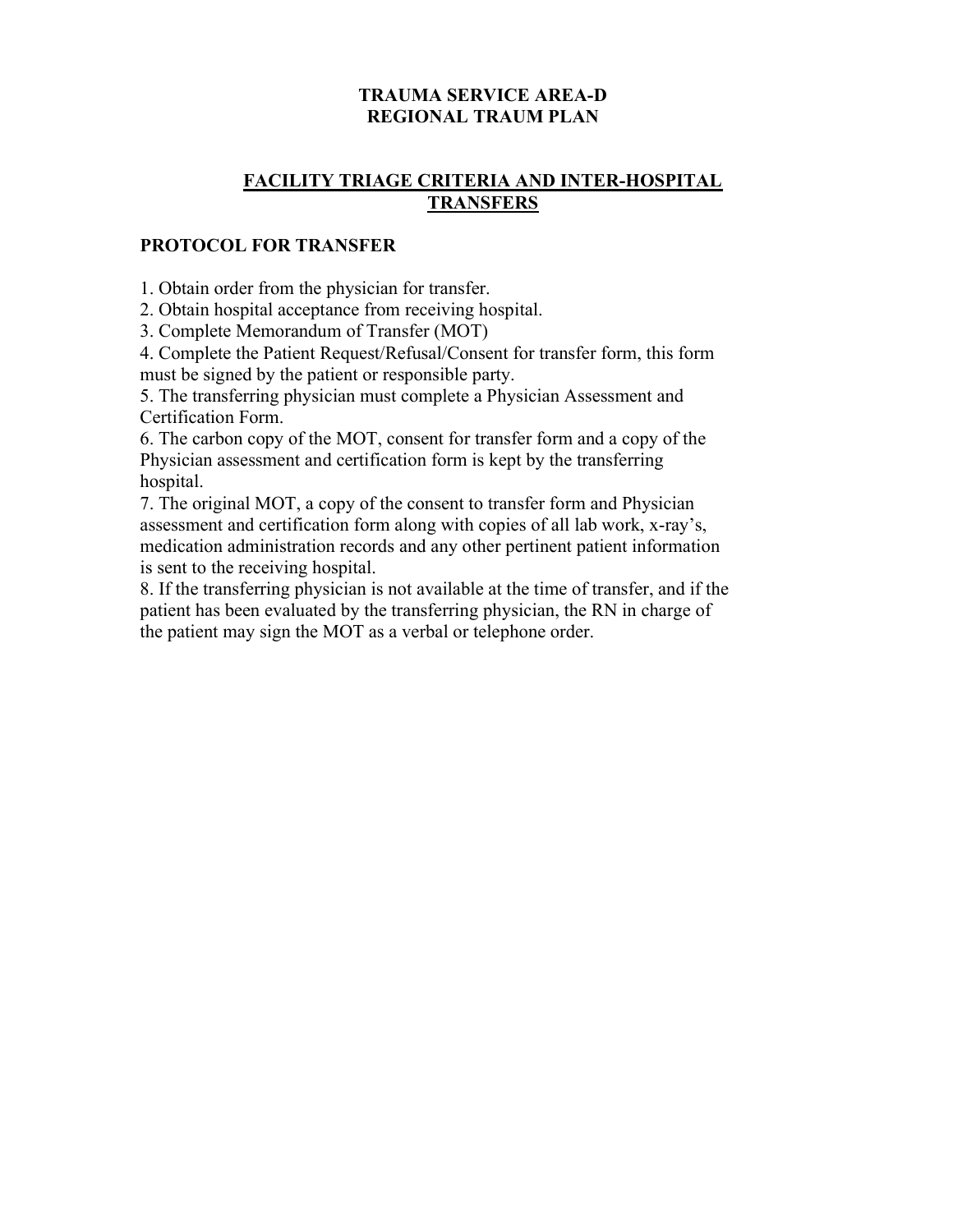## TRAUMA SERVICE AREA-D REGIONAL TRAUM PLAN

### PREHOSPITAL TRIAGE CRITERIA

A Triage/Transfer Decision Scheme has been developed by the Big Country Regional Advisory Council to assist facilities in assuring the patient destination is appropriate. It is the common goal within the BCRAC that getting "the right patient, to the right facility, in the right amount of time/"

Major trauma patients are categorized as "Critical" or "Urgent" of the Triage/Transfer Decision Scheme. During the initial assessment of trauma patients the appropriate treatment and transfer plan is initiated. Pediatric and burn patients are specifically addressed in the scheme. Patient vital signs, Glasgow Coma Scale and Revised Trauma Scores are indicators in the Triage/Transfer Decision Scheme.

Trauma centers are identified by the resources available by the institution. Triage and transport protocols are based on the hospitals capabilities. Patients who sustain major injuries require care at a higher level of care trauma facility. If the injury occurs in a rural area of the trauma service area initial stabilization may be done at a Level III or Level IV trauma center. Their clinical needs may include rapid transfer/transport to a Level I or Level II facility.

Trauma Service Area-D utilizes Enhanced 9-1-1 capabilities for accessing the EMS system. Emergency Vehicles are dispatched to the patients' proximity. Trauma facilities are notified of incoming patients via radio or cellular phone communication from ambulances and aeromedical transportation. There are 46 ground EMS services and one air medical service providing emergency care and transport to trauma centers. Ground ambulances follow treatment and transportation guidelines found in the BCRAC protocol section.

Pre-hospital protocols are reviewed on an annual basis for updates and revisions. Classes are provided to pre-hospital care personnel with information and recommended changes in patient care.

Texas Department of State Health Services, Bureau of Emergency Management are among the regulatory agencies for the emergency vehicles, trauma facilities, equipment and personnel within our trauma service area.

Within the trauma regional plan you will find a list of Trauma designated hospitals and EMS services that serve within Trauma Service Area-D.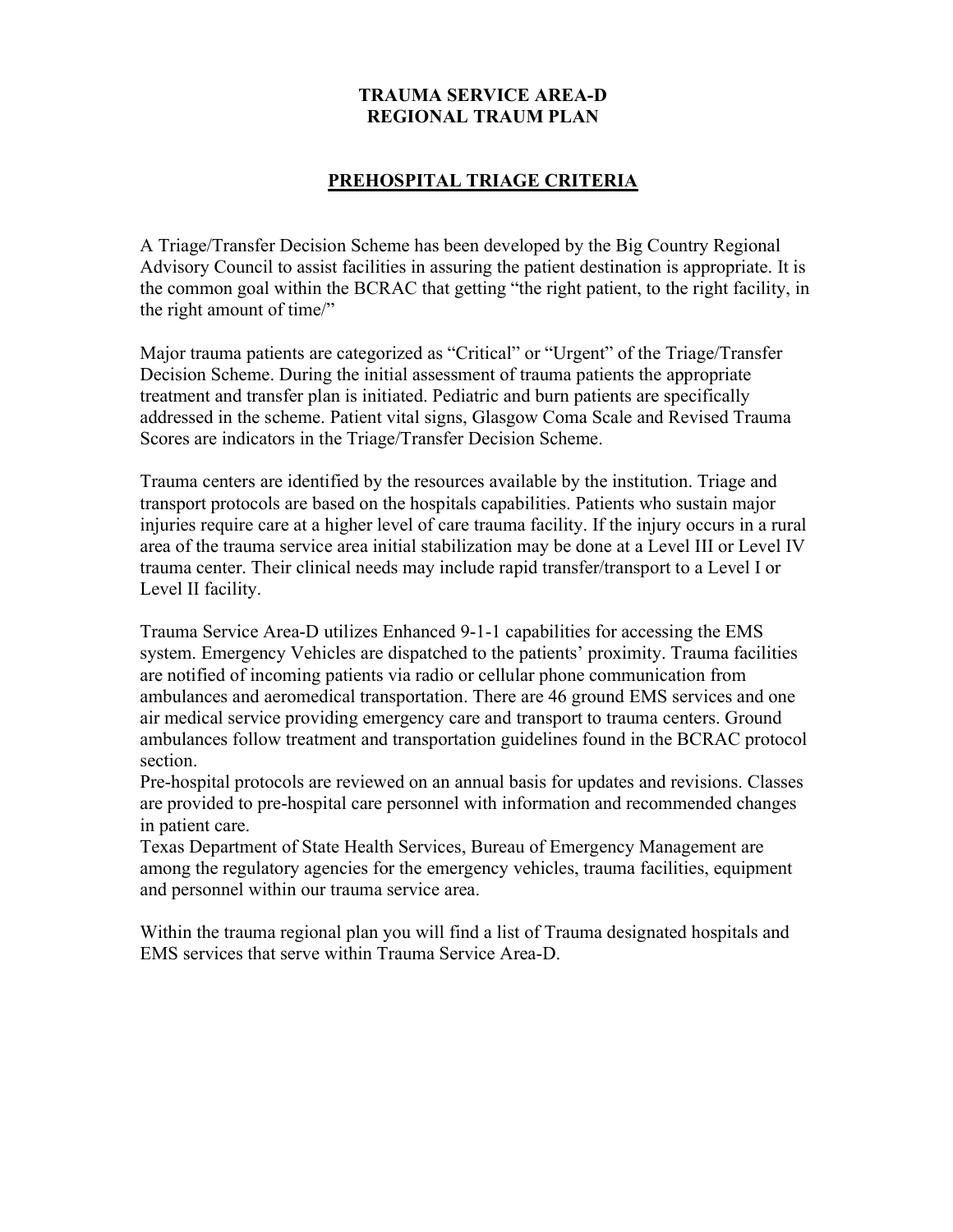## BYPASS PROTOCOLS

Guidelines for facility, bypass protocols:

Transport protocols must ensure that patients who meet triage criteria for activation of a regional trauma system (RTS) plan will be transported directly to an appropriate trauma facility rather than to the nearest hospital except under the following circumstances:

1. If unable to establish and/or maintain an adequate airway, or in the case of traumatic cardiac arrest, the patient should be taken to the nearest acute care facility for stabilization.

2. A general facility may be appropriate if the expected transport time to the lead facility is excessive (see #5 below).

3. A basic facility may be appropriate for immediate evaluation and stabilization if the expected transport time to a trauma facility is excessive (see #5 below).

4. Medical control may order bypass for any of the above situations, when a facility is unable to meet the hospital resource criteria or when the patient is in need of specialty care.

5. If expected transport time is excessive (25 minutes) or if a lengthy extrication time (15 minutes), consider activating air transportation resources.

NOTE: Questions regarding bypassing a facility should be directed to a medical control for a final decision.

EMS and Facility Triage Criteria for Facility Bypass should be considered. (Criteria guidelines enclosed.)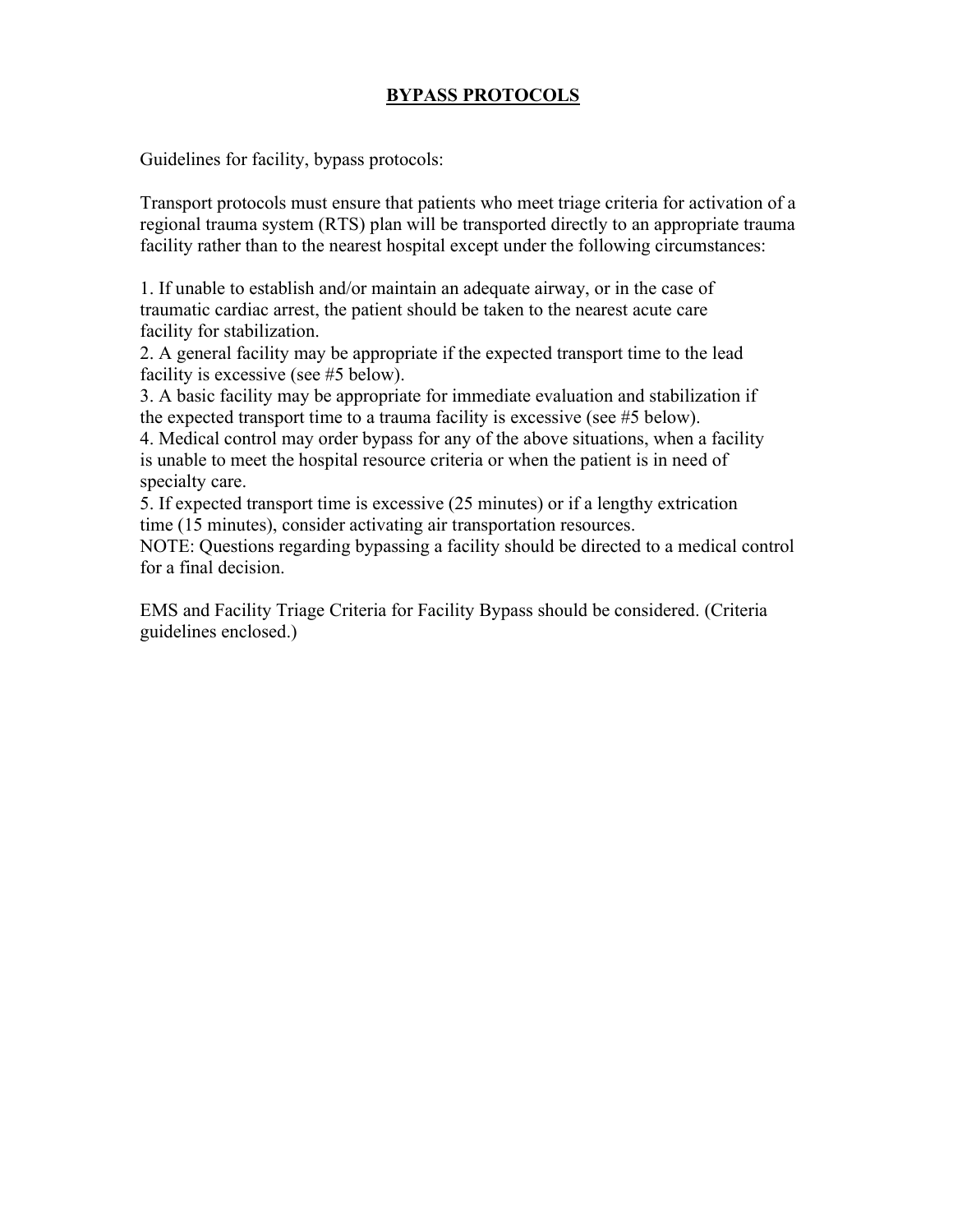## DIVERSION PROTOCOL

Guidelines for Diversion Protocol

Each facility will designate a person (ED Physician) to be responsible for decisions regarding diversion.

- 1. Each facility will develop a procedure on how to put their facility on diversion status. These procedures will be presented to the RAC Bypass and Diversion Committee.
	- A facility may put on a diversion status if:
		- Trauma Surgeon is not available
		- Internal disaster
		- Specialty Surgeon (Neuro, Ortho) unavailable
		- Specialty equipment (CT scanner, MRI) unavailable
- 2. A record must be kept of why their facility was put on a diversion status.
- 3. Policies and procedures must be in place for plans to open up critical-care beds.
- 4. Each facility must have a local Mass Casualty protocol and knowledge of how to activate the region-wide mass casualty plan.
- 5. Level I and II facilities must notify Regional Trauma Communications Center of diversion status on a daily basis.

\*\*\*\*Aside from the BCRAC approved diversion protocol each hospital is responsible for developing a diversion policy and procedure.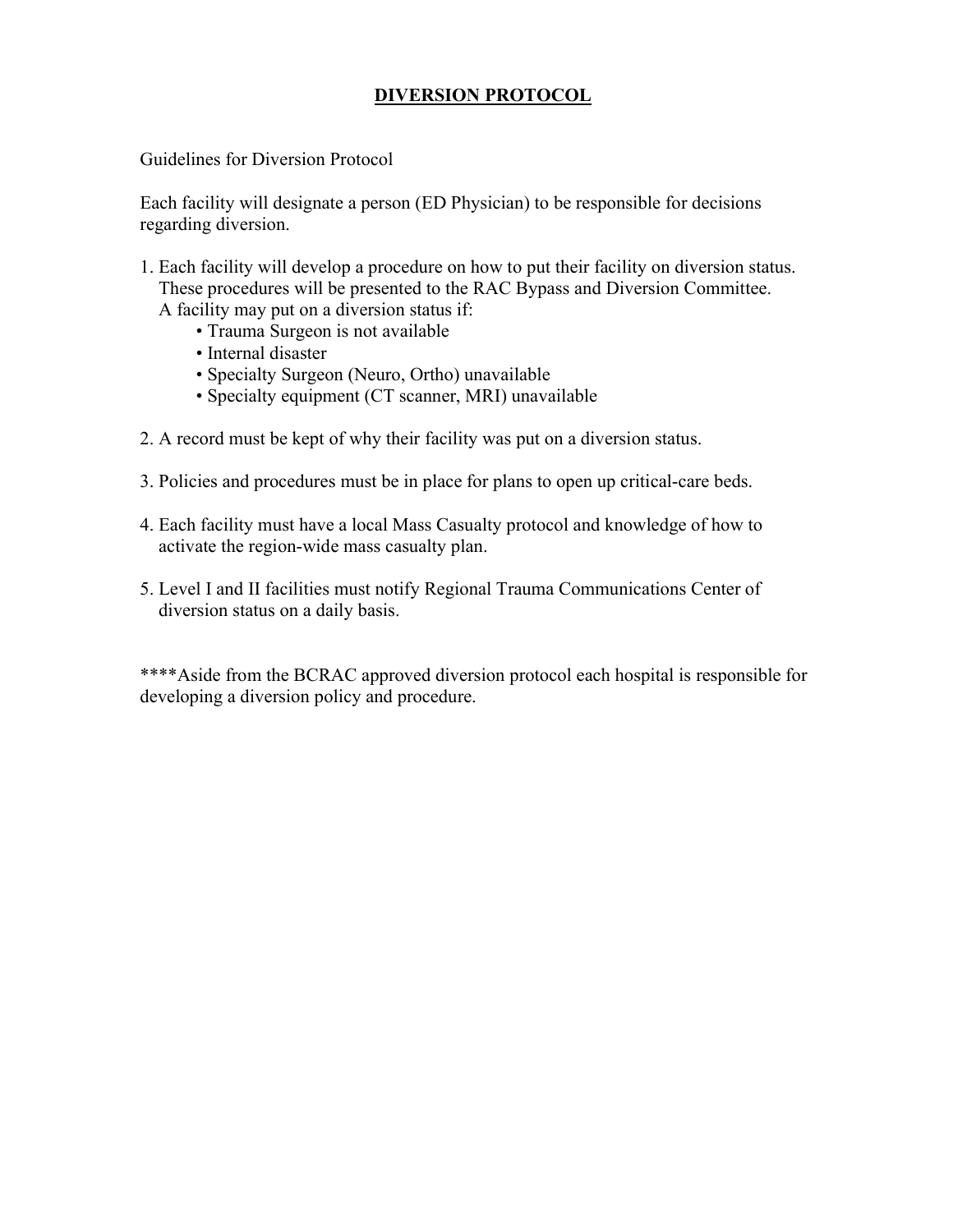# Criteria for the consideration of air medical transport of trauma patients:

1. The need to rapidly transport a patient to an appropriate facility for specialized care

- 2. Weather and /or road conditions that might delay ground transport
- 3. Extrication of a patient takes longer than 20 minutes

4. Utilization of ground ambulance leaves local community without adequate ambulance coverage

- 5. Multiple victims
- 6. Mechanism of injury
- 7. MVC with crash speed of 20 MPH or more without restraints
- 8. MVC with passenger compartment intrusion of 12 inches or more
- 9. MVC with rearward displacement of front axle
- 10. Gross deformity of patient's point of contact (steering wheel, dash or windshield)
- 11. Ejection from a moving vehicle
- 12. MVC with death of an occupant in same vehicle
- 13. Rollover MVC unrestrained occupant
- 14. MVC with victim ejected at 20 MPH or more
- 15. Pedestrian struck at 20 MPH or more
- 16. Patient under 12 years old struck by an automobile
- 17. Falls of 20 ft or more or greater than 3 time the patient height
- 18. Near drowning

## PHYSIOLGIC AND ANATOMIC CRITERIA

- 1. Patients over 55y/o or under 5 y/o with multi system trauma
- 2. Cardiac, respiratory or any significant underlying disease process
- 3. Revised Trauma score of less than 12
- 4. Patients with a systolic B/P of less than 90
- 5. Heart rate of less than 60 or greater than 120
- 6. Respiratory rate of less than 10 or greater than 30
- 7. Glascow Coma Scale of less than 10
- 8. Potential air way compromise
- 9. Flail chest
- 10. Paralysis or suspected spinal injury
- 11. Loss of consciousness
- 12. Penetrating injury between the thigh and neck
- 13. Crushing injury to abdomen, chest, or head
- 14. Major amputation above the ankle or wrist
- 15. Scalping or degloving injury
- 16. Any impalement injury
- 17. 2 or more long bone fractures or a major pelvic fracture
- 18. OB trauma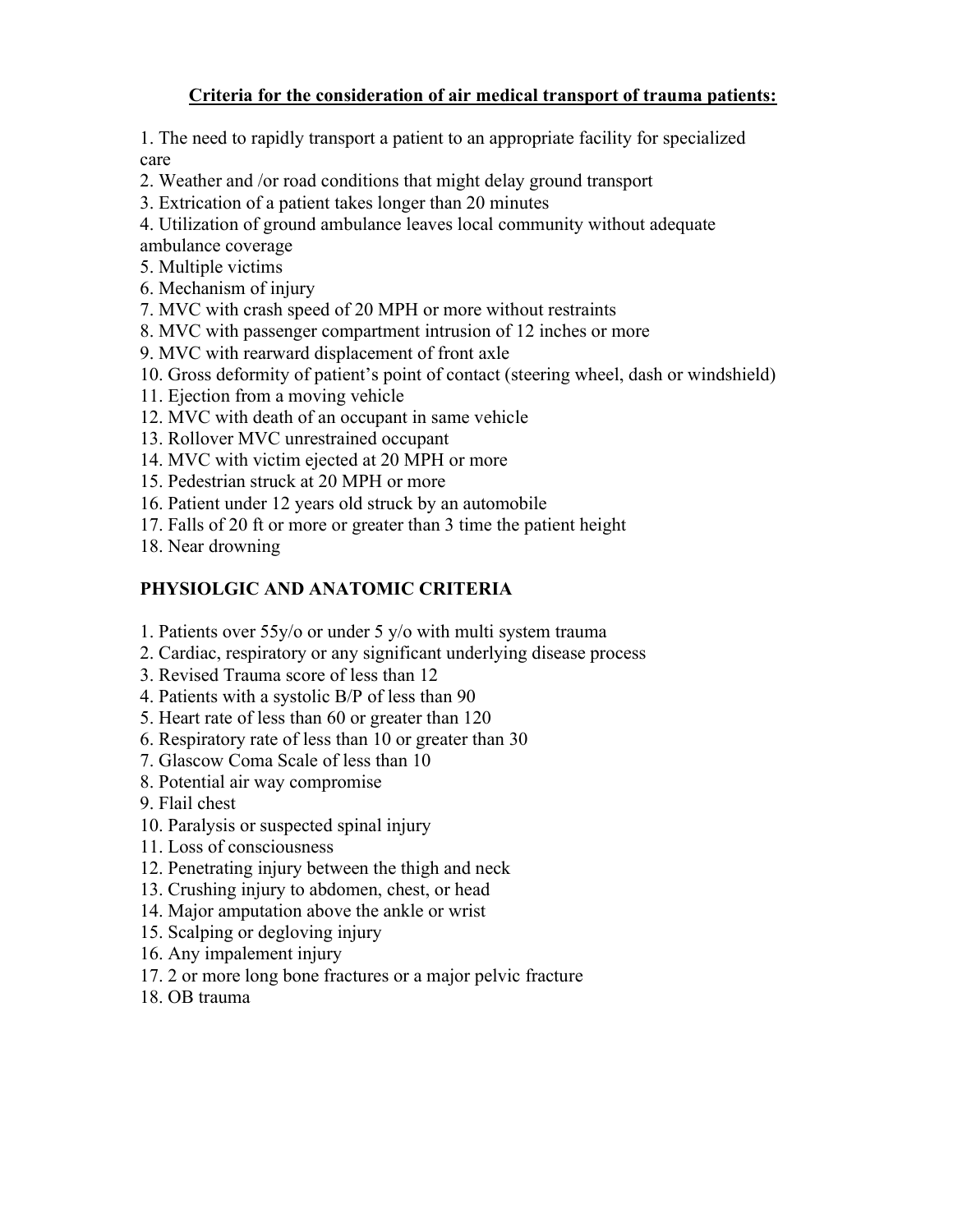# INDICATIONS FOR BURN PATIENTS

1. Greater than 15% of body surface area burned or full thickness burn to greater than 5% body surface area

- 2. Major burns to face, hand, feet, or perineum
- 3. Major chemical burn
- 4. High voltage electrical burn
- 5. Burns associated with other trauma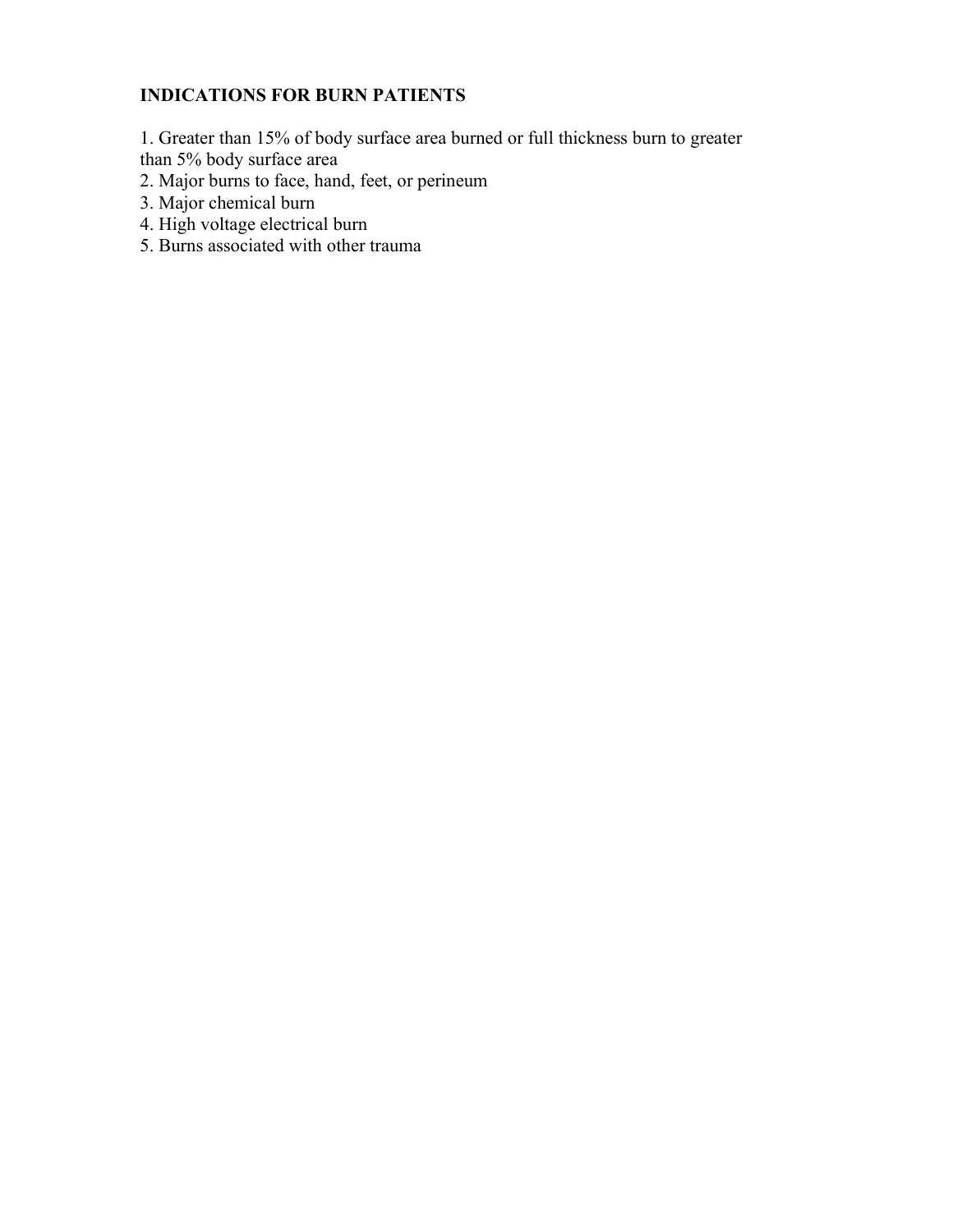## TRAUMA SERVICE AREA – D REGIONAL PLAN

| <b>CONFIDENTIAL PEER REVIEW</b>                                                                                                                                       |                              |  |  |  |
|-----------------------------------------------------------------------------------------------------------------------------------------------------------------------|------------------------------|--|--|--|
| Big Country Regional Advisory Council CQI Data Collection<br>Date: $Month(s)$ :                                                                                       |                              |  |  |  |
| Reporting Hospital:                                                                                                                                                   |                              |  |  |  |
| Average Trauma Patient Age:                                                                                                                                           |                              |  |  |  |
| Sex: Male Female (# of each)                                                                                                                                          |                              |  |  |  |
| Race: Caucasian ______ Hispanic ______ Black _____ Other _____ (# of each)                                                                                            |                              |  |  |  |
| Mechanism of Injury: Blunt (MVA, Fall etc.) $\#$ Penetrating (GSW, Stab) $\#$                                                                                         |                              |  |  |  |
|                                                                                                                                                                       |                              |  |  |  |
| Other #                                                                                                                                                               |                              |  |  |  |
| TOTAL NUMBER: Admitted _____ Transferred _____ Deaths                                                                                                                 |                              |  |  |  |
| Audit Filters                                                                                                                                                         | % Compliance                 |  |  |  |
| 1. Ambulance scene time $>$ 20 minutes<br>Total $#$ of patients arriving by<br>Ambulance                                                                              | $\%$ compliance              |  |  |  |
| Extended scene time related to:<br>a. extrication _____ yes _____ no<br>b. delayed patient access yes no<br>c. multiple victims yes no<br>d. other                    | Average Ambulance Scene time |  |  |  |
| 2. Trauma patients from admission until<br>transfer, death or admit.<br>a. serial vital signs (including temp)<br>documented yes no<br>b. serial GCS/RTS<br>yes<br>no | $\%$ compliance              |  |  |  |
| 3. Comatose trauma patient<br>$(GCS <  -8)$ leaving ED before<br>definitive airway is established.<br>Total # of comatose trauma<br>Patients                          | % compliance                 |  |  |  |
| 4. Number ER patients _____ morbidity<br>Number ER patients mortality                                                                                                 | % compliance                 |  |  |  |

\*\*\* Please report the total number patients that met each criterion.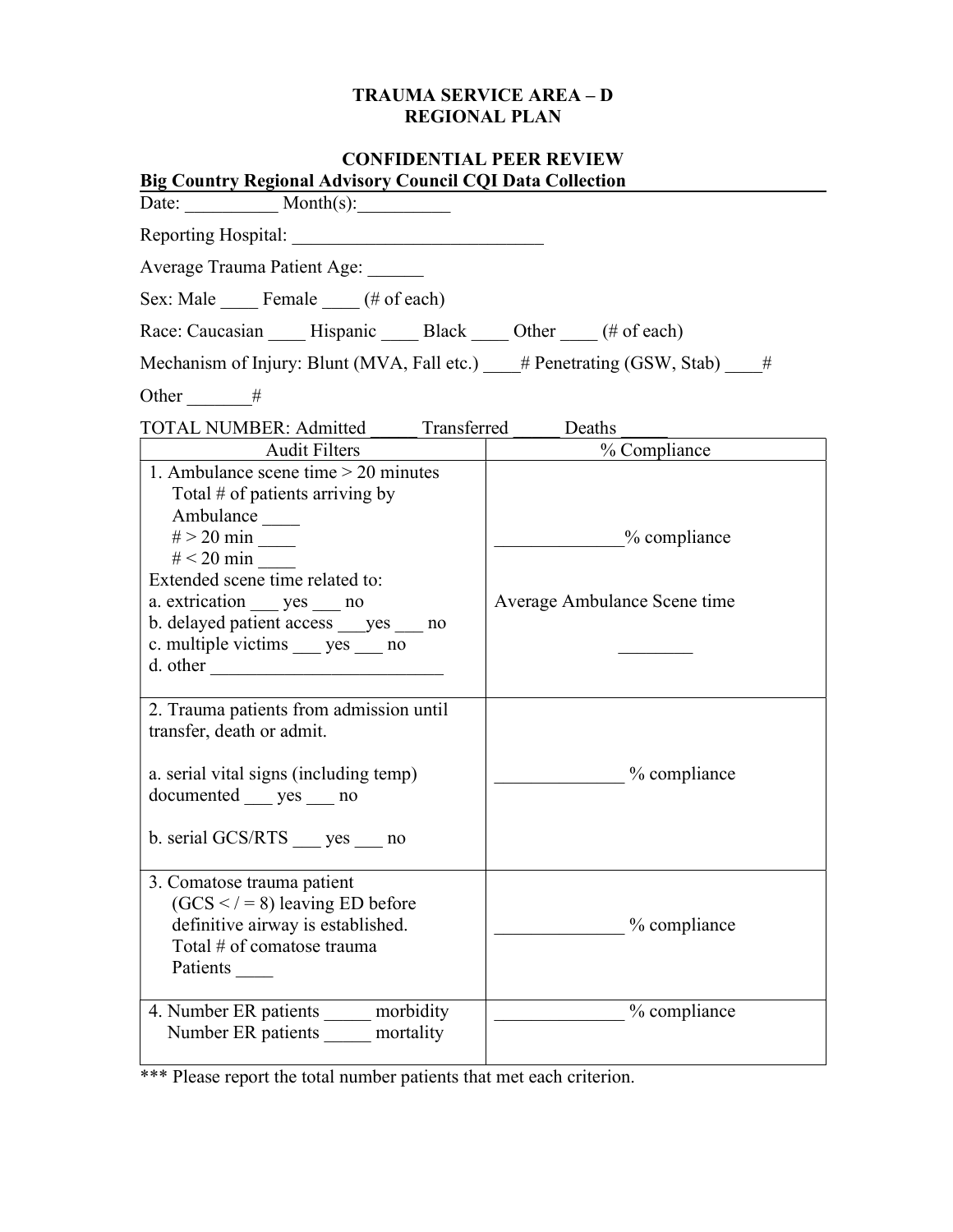### TRAUMA SERVICE AREA – D REGIONAL PLAN

### CONFIDENTIAL PEER REVIEW

Reporting Hospital: \_\_\_\_\_\_\_\_\_\_\_\_\_\_\_\_\_\_\_\_ Date:  $\frac{1}{\sqrt{1-\frac{1}{2}} \cdot \frac{1}{2}}$ 

Number of Physicians staffing the Emergency Department: # of Mid-Levels with ATLS: # of Mid-Levels without  $ATLS$ :

# of Mid-Levels with ACLS:  $\frac{1}{\sqrt{2\pi}}$ # of Mid-Levels without ACLS:

# of Mid-Levels with PALS/ENPC: # of Mid-Levels without PALS/ENPC: # of Mid-Levels with TNCC: # of Mid-Levels without TNCC:

Threshold 100% %Compliance \_\_\_\_\_

Number of RN's staffing the Emergency Department \_\_\_\_\_ # of RN's with ACLS:  $#$  of RN's without ACLS:

# of RN's with PALS/ENPC: # of RN's without PALS/ENPC: # of RN's with TNCC : # of RN's without TNCC:

Threshold 100% % Compliance\_\_\_\_\_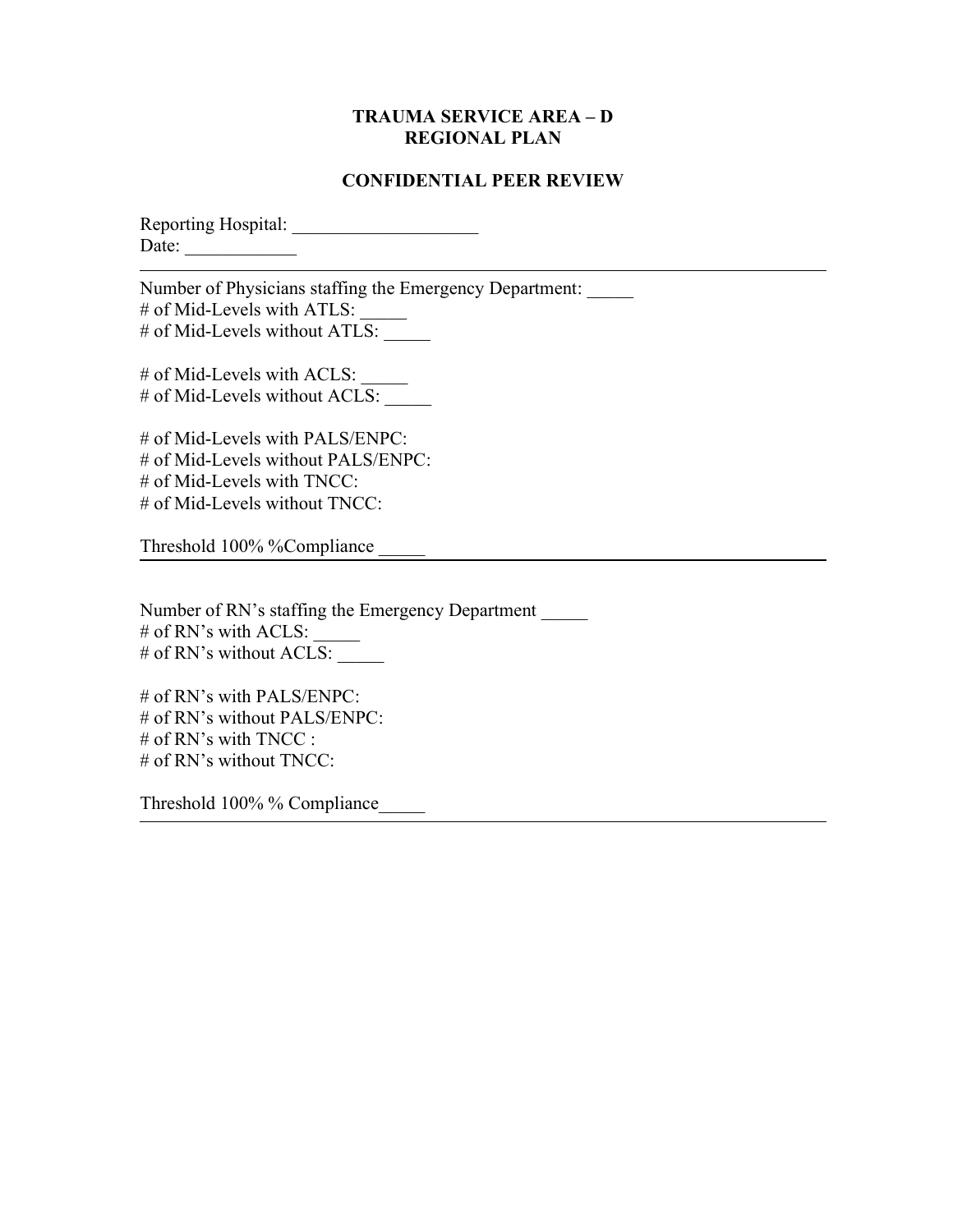### TRAUMA SERIVE AREA – D REGIONAL PLAN

### BREAKDOWN OF IN-FACILITY TIME PRIOR TO TRANSFER

### CONFIDENTIAL PEER REVIEW

Date:  $\qquad \qquad \text{Month}(s):$ Reporting Hospital: \_\_\_\_\_\_\_\_\_\_\_\_\_\_\_\_\_\_\_\_\_\_\_\_\_

Review Sample: 100 % of Trauma patients transferred to another facility.

Trauma patient – arrival time at transferring hospital till departure time of transfer to another facility.

### TRANSFERRED TO HIGHER LEVEL OF CARE

60 minutes or less \_\_\_\_\_ 60 – 90 minutes \_\_\_\_\_ 90 – 120 minutes \_\_\_\_\_ 120 minutes or more

## ARRIVAL TIME TILL TIME OF DECISION FOR TRANSFER HIGHER LEVEL OF CARE

60 minutes or less \_\_\_\_\_ 60 – 90 minutes \_\_\_\_\_ 90 – 120 minutes \_\_\_\_\_ 120 minutes or more

## RECEIVING HOSPITALS ACCEPTANCE TIME

60 minutes or less \_\_\_\_\_

60 – 90 minutes \_\_\_\_\_

90 – 120 minutes \_\_\_\_\_

120 minutes or more

CONTRBUTING FACTORS (enter total applicable patients in each category-patients maybe counted in more than once category)